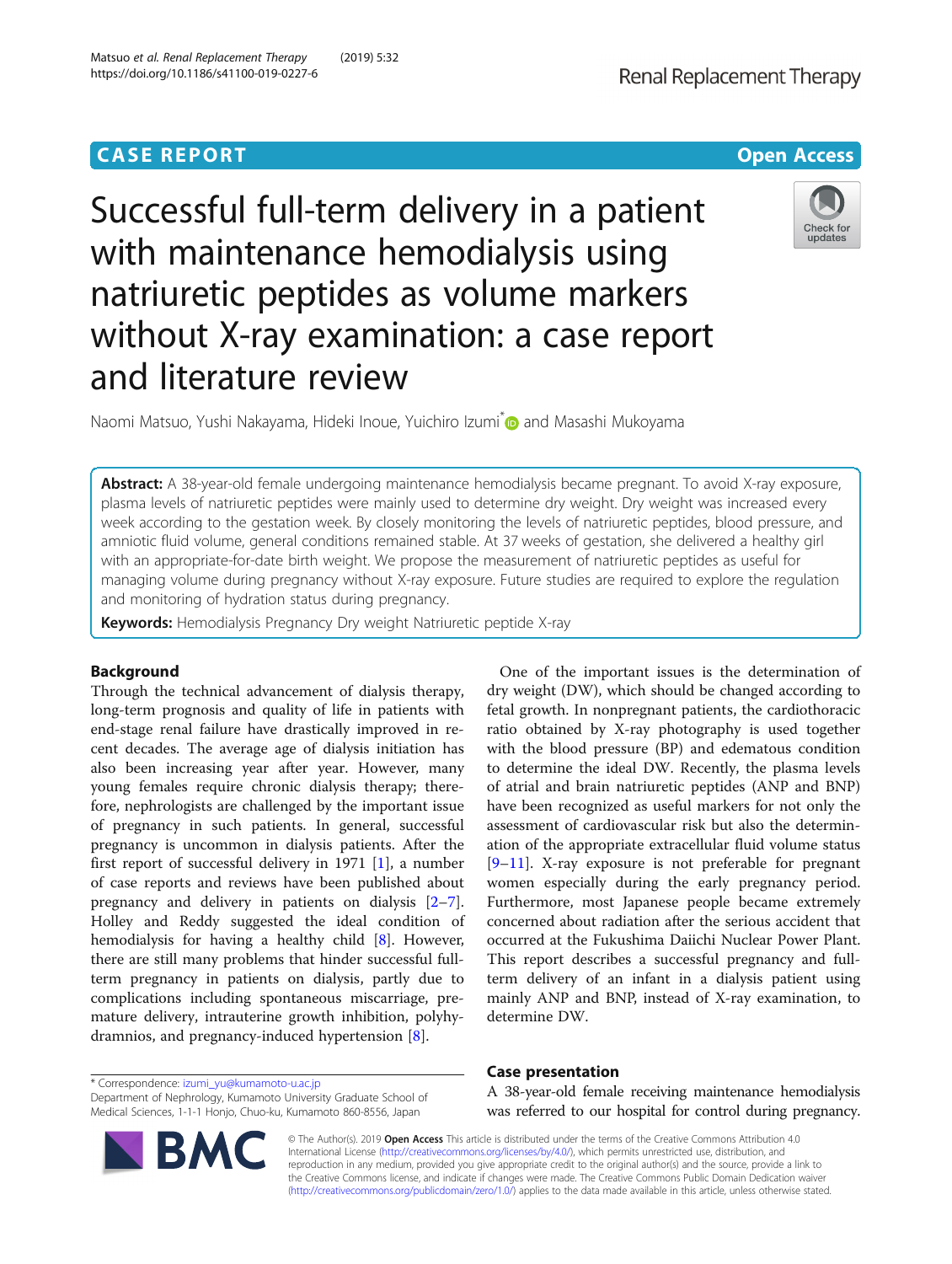She was diagnosed with IgA nephropathy by renal biopsy at 20 years of age. At ages 26 and 29, she delivered full-term infants with normal birth weights without complications. Then, she discontinued attending the hospital regularly and her renal function deteriorated with time. Four years later, hemodialysis was initiated in our hospital due to uremia. When hospitalized, she was diagnosed as having heparininduced thrombocytopenia type II (HIT type II); at this time, nafamostat mesilate was chosen as an anticoagulant agent. After discharge, she continued maintenance hemodialysis at a satellite facility during which time her case remained uneventful. Five years later, she was diagnosed as 5-week pregnant at the maternity division in our hospital. She was referred to our division for the maintenance of dialysis therapy.

Blood data before dialysis and echocardiographic findings after dialysis are shown in Table 1. Hemoglobin (Hb) and electrolyte levels were well controlled, but the intact parathyroid hormone (iPTH) level was high. The blood urea nitrogen (BUN) concentration was below 50 mg/dL. The postdialysis ANP level was slightly high, but the BNP level was maintained low. Slight pericardial effusion was observed, but cardiac function was well preserved. According to previous reports on management guidance  $[8, 12]$  $[8, 12]$  $[8, 12]$  $[8, 12]$ , we performed sufficient dialysis over 20 h/week. Because she had HIT,

|  |  |  |  | <b>Table 1</b> Physical findings and laboratory data upon admission |
|--|--|--|--|---------------------------------------------------------------------|
|--|--|--|--|---------------------------------------------------------------------|

nafamostat mesilate was used as an anticoagulant agent.

The changes in the patient's body weight (BW) and BP are shown in Fig. [1](#page-2-0). DW started to increase after the 12th week of gestation by 0.3–0.5 kg/week, in accordance with the guide and from recommendations by obstetricians of our hospital. Weight gain between each dialysis session remained almost stable, within a 5% DW increase between each session. For determining the ideal DW, we measured the plasma levels of ANP and BNP (Fig. [1](#page-2-0)) rather than performing the X-ray examination to avoid radiation exposure. Echocardiographic data were also followed each month after the last dialysis session of the week to evaluate the diameter of inferior vena cava (IVC), as well as cardiac function. During the observation period, cardiac function remained normal and well preserved. Measurement of the IVC diameter was considered useful at an early stage of pregnancy. At a later stage of pregnancy, however, the IVC became collapsed even before the dialysis session due to the fetal growth, making it difficult to evaluate body fluid status echocardiographically. Target BUN and Hb levels before the dialysis session were below 50 mg/dL and over 10 g/ dL, respectively. The hemodialysis dose was increased to 4 times/week after 7 weeks of gestation and was further increased to 5 times/week after 26 weeks of gestation.

| Physical findings    |                             | Blood chemistry |             |                   |             |
|----------------------|-----------------------------|-----------------|-------------|-------------------|-------------|
| Height               | 165.0 cm                    | TP              | $6.8$ g/dL  | HbA1c             | 5.3%        |
| Body weight          | 49.0 kg (DW)                | Alb             | $4.2$ g/dL  | PT                | 11.7s       |
|                      |                             | Na              | 134 mEg/L   | <b>APTT</b>       | 33.1 s      |
|                      |                             | K               | 4.6 mEq/L   | BNP (pre-HD)      | 49 pg/mL    |
| Blood pressure       | 144/91 mmHg                 | $\subset$       | 98 mEg/L    |                   |             |
|                      |                             | Ca              | 9.6 mg/dL   | ANP (post-HD)     | 102 pg/mL   |
| Pulse rate           | 70/min                      | P               | 5.4 mg/dL   |                   |             |
|                      |                             | UA              | 4.8 mg/dL   | Intact PTH        | 398 pg/mL   |
|                      |                             | <b>BUN</b>      | 42 mg/dL    |                   |             |
|                      |                             | Cr              | 8.4 mg/dL   |                   |             |
|                      |                             | T-Bil           | $0.3$ mg/dL |                   |             |
| Complete blood count |                             | AST             | 9 U/L       | Echocardiography  |             |
| <b>WBC</b>           | 4900/µL                     | ALT             | 5 U/L       | EF                | 66%         |
| <b>RBC</b>           | $4.06 \times 10^6 / \mu L$  | LDH             | 115 U/L     | LVDd              | 44.3 mm     |
| Hemoglobin           | 11.0 g/dL                   | $y$ -GTP        | 26 U/L      | <b>LVDs</b>       | 25.1 mm     |
|                      |                             |                 |             | <b>IVSTd</b>      | 9.0 mm      |
|                      |                             | ALP             | 170 U/L     | %FS               | 41.5%       |
| Hematocrit           | 34.2%                       | <b>CK</b>       | 48 U/L      | CO                | 4.1 L/min   |
| Platelet             | $144 \times 10^{3} / \mu L$ | Glucose         | 111 mg/dL   | IVC insp/exp      | 9.9/20.2 mm |
|                      |                             |                 |             | Pericardial fluid | $(+-)$      |
|                      |                             |                 |             | Asynergy          | $(-)$       |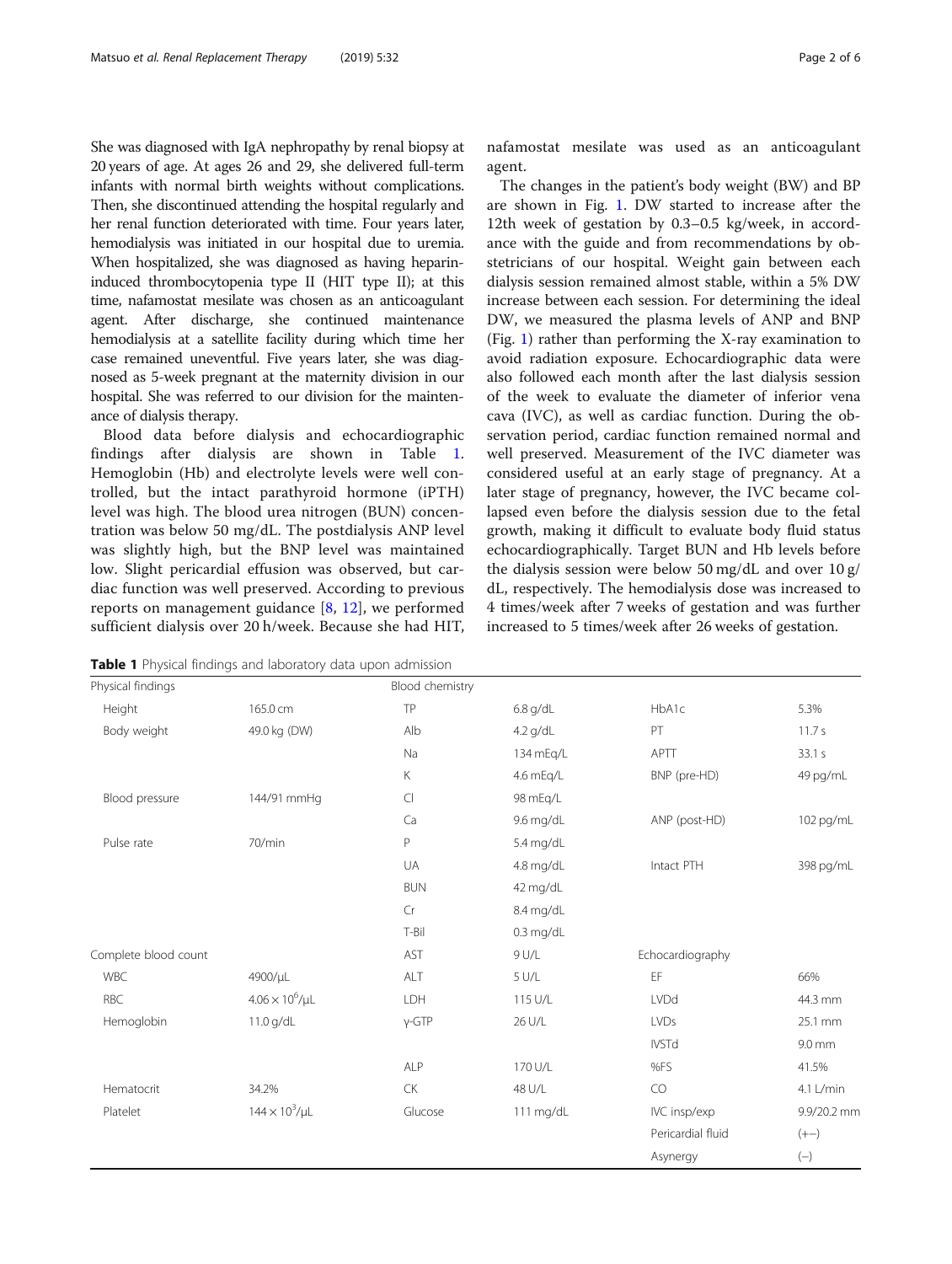<span id="page-2-0"></span>

At 29 weeks of gestation, the patient suffered from impending preterm delivery and was admitted to our hospital for the remainder of her pregnancy. She started to receive 50 μg/kg/min of ritodrine hydrochloride. Because her weight gain between dialysis sessions became larger and the BUN levels tended to increase, the hemodialysis dose was increased to 6 days/week (4.5 h/session) starting at 31 weeks of gestation. Thereafter, the BUN levels remained mostly below 50 mg/dL until full-term (Fig. 1). During the

gestation period, the single-pool Kt/V ranged from 1.3 to 2.2 (average,  $1.8 \pm 0.05$ ). The Hb levels were maintained between 10 and 12 g/dL with the administration of an erythropoietin analog and iron. Calcium, phosphate, and PTH levels were controlled within recommended ranges throughout the course with vitamin D and phosphate-binding agents.

During the dialysis session, the BP levels were targeted to remain below 140/90 mmHg with minimal BP fluctuations. After being referred to our hospital, oral administration of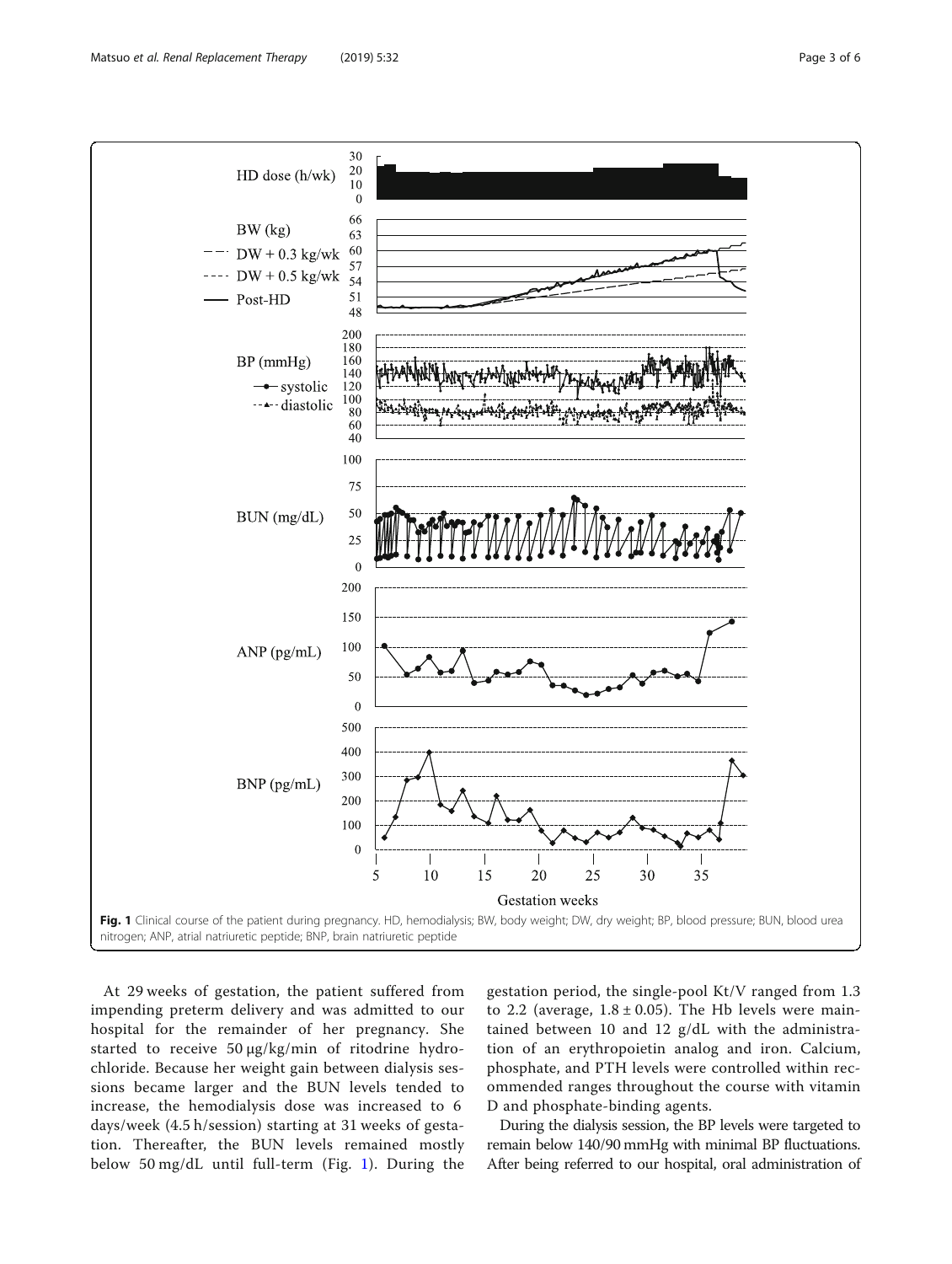<span id="page-3-0"></span>750 mg/d methyldopa hydrate was started. Nifedipine controlled-release (CR) was used up to 80 mg/d from 31 gestation weeks for the gradual increase in BP. The ANP and BNP levels remained almost stable despite BW increases near the delivery date (Fig. [1\)](#page-2-0).

At 37 weeks of gestation, she had genital bleeding and underwent emergency cesarean section. After a 45-min surgery, she delivered a 2372 g (− 0.6SD) healthy girl who had an appropriate-for-date birth weight. Apgar scores were 8 and 9 at 1 and 5 min, respectively. After the delivery, the patient returned to regular hemodialysis (3 times/week) without peripartum complications and was discharged with her baby 10 days after delivery.

## Discussion and conclusions

In dialysis patients, the chance of pregnancy is rare, partly due to anovulation, hyperprolactinemia, and decreased libido caused by altered human chorionic gonadotropin pulses and reduced renal leptin clearance [[13\]](#page-5-0). The registry revealed that only 2% of women on chronic dialysis became pregnant over a 4-year period [[14\]](#page-5-0). Levy et al. proposed the management guide to optimize pregnancy outcomes in dialysis patients [\[12](#page-5-0)]. First, the dialysis dose must be increased to keep the levels of uremic toxins low. Second, the BP should be stabilized for maintaining stable placental circulation. Most importantly, DW should be increased carefully according to the gestation week and fetal growth. Many

Table 2 Case reports on delivery with maintenance hemodialysis or peritoneal dialysis

| Authors                              |      | Year Age at<br>conception or PD | Duration of HD                                        | Pregnancy- Intensive<br>confirmed<br>GA | dialysis                                         | Dry weight<br>gained                                                | GA at<br>birth<br>(weeks<br>$+$ days) | of birth | Weight Pregnancy-<br>related<br>complications<br>in patient | Complications<br>in neonate |
|--------------------------------------|------|---------------------------------|-------------------------------------------------------|-----------------------------------------|--------------------------------------------------|---------------------------------------------------------------------|---------------------------------------|----------|-------------------------------------------------------------|-----------------------------|
| Matsuo et<br>al. (present<br>report) |      | 2019 38 years<br>old            | 1-year HD                                             | 5 GA                                    | 4-6 sessions<br>(> 20 h in<br>total) per<br>week | $0.3 - 0.5$ kg/<br>week,<br>measurement<br>of ANP and<br><b>BNP</b> | 37                                    | 2372 g   | Hypertension                                                | LBW                         |
| Cao et al.<br>$[23]$                 |      | 2018 34 years<br>old            | 4-year HD                                             | 16 GA                                   | 20 h per<br>week                                 | 0.5 kg/week                                                         | $31 + 4$                              | 1700q    | Hypertension,<br>polyhydramnios                             | Prematurity,<br>LBW         |
| Choi et al.<br>$[24]$                |      | 2018 37 years<br>old            | 1-year PD                                             | 7 GA                                    | Five 2-L ex-<br>changes per<br>day               | No description                                                      | $27 + 4$                              | 1060 g   |                                                             | Prematurity,<br><b>VLBW</b> |
| Akbari et<br>al. [25]                |      | 2016 33 years<br>old            | 8-year kidney<br>transplant and<br>then 3-month<br>HD | 6 GA                                    | Six sessions<br>(45 h in<br>total) per<br>week   | No description                                                      | 35                                    | 2012q    | Hypertension                                                | <b>LBW</b>                  |
| Chang et<br>al. [26]                 |      | 2016 38 years<br>old            | 5-year HD                                             | 20 GA                                   | (20 h)<br>total) per<br>week                     | Five sessions 0.12 kg/week                                          | $36 + 5$                              | 2460 g   |                                                             | LBW                         |
|                                      |      | 40 years<br>old                 | 8.3-year HD                                           | 12 GA                                   | Six sessions<br>(24 h in<br>total) per<br>week   | 0.21 kg/week                                                        | $29 + 3$                              | 1252q    | PE, PROM                                                    | Prematurity,<br><b>VLBW</b> |
|                                      |      | 32 years<br>old                 | 8-year HD                                             | 6 GA                                    | Six sessions<br>(24 h in<br>total) per<br>week   | 0.37 kg/week                                                        | $27 + 3$                              | 1090 g   | PE,<br>polyhydramnios VLBW                                  | Prematurity,                |
|                                      |      | 37 years<br>old                 | 2-year HD                                             | 18 GA                                   | Three<br>sessions (12<br>h in total)<br>per week | 0.28 kg/week                                                        | $37 + 3$                              | 2330q    |                                                             | <b>LBW</b>                  |
| Yu et al.<br>[27]                    |      | 2015 22 years<br>old            | 6-year HD                                             | 22 GA                                   |                                                  | Daily 4-h HD No description                                         | $34 + 4$                              | 1470q    | Polyhydramnios VLBW                                         |                             |
| Jung et al.<br>$[28]$                |      | 2014 38 years<br>old            | 3-year HD                                             | 8 GA                                    | 4-5 sessions<br>4-h HD per<br>week               | 0.5 kg/week                                                         | 34.5                                  | 2100 g   | Postpartum<br>cardiomyopathy                                | LBW                         |
| Thompson<br>et al. [29]              | 2011 | 30 years<br>old                 | None, initiated<br>at 9 GA                            | 7 GA                                    | Six sessions<br>6-h HD per<br>week               | 0.45 kg/week                                                        | 39                                    | 3000 g   |                                                             |                             |

RRT renal replacement therapy, GA gestational age, PE preeclampsia, HT hypertension, LBW low birth weight, VLBW very low birth weight, C-section cesarean section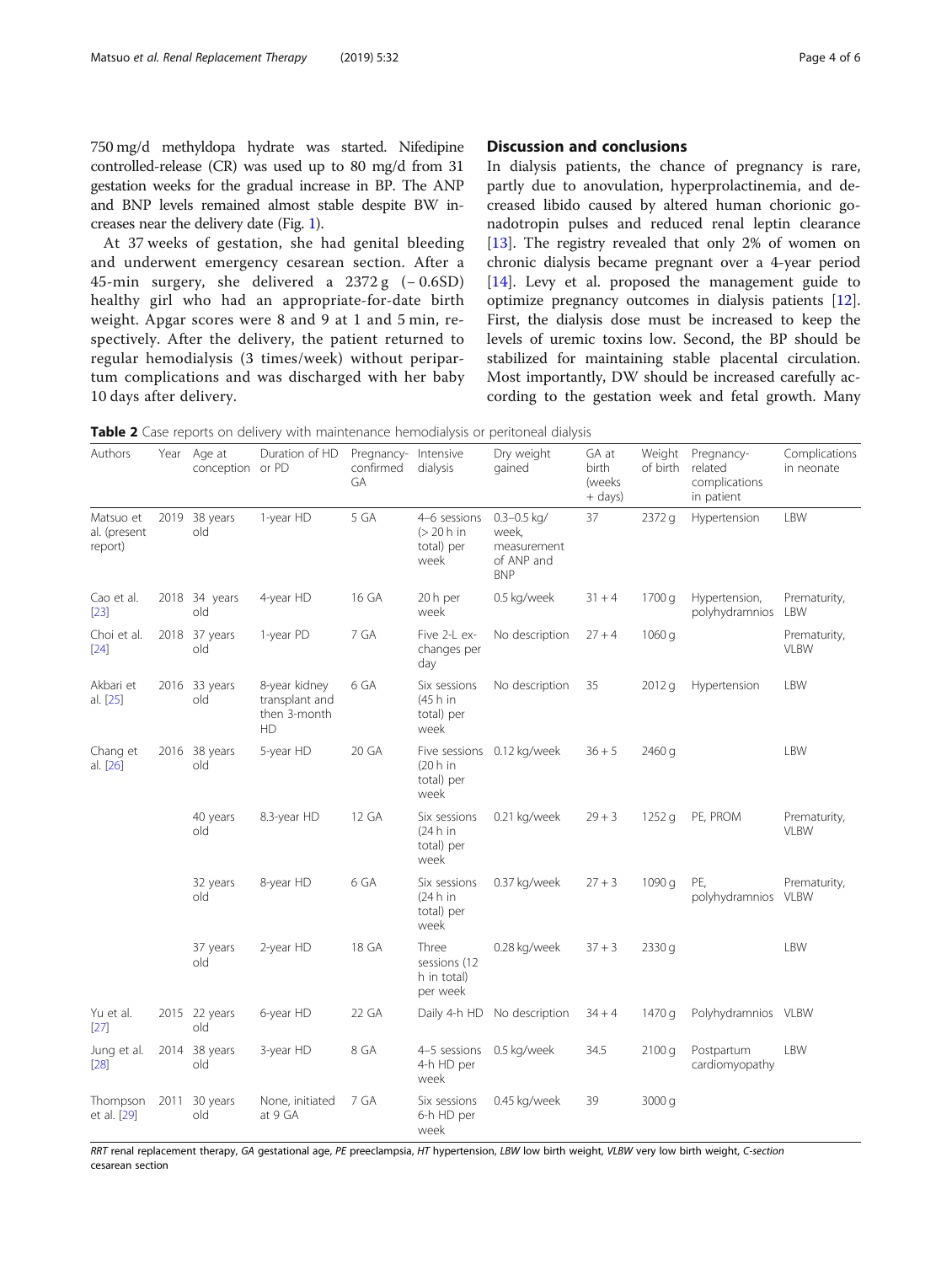<span id="page-4-0"></span>evaluations such as the edematous condition, BP levels, X-ray exam, Crit-Line measurement, IVC diameter, and plasma ANP or BNP levels are usually employed to determine the ideal DW. Among them, we decided to use mainly the ANP and BNP levels, along with the edematous condition, BP, and IVC diameter to avoid X-ray exposure.

Increases in ANP and BNP, cardiac hormones secreted predominantly from the atria and ventricles, respectively, are well known to be increased in congestive heart failure [\[15](#page-5-0)–[18\]](#page-5-0). However, plasma levels of these peptides are also elevated in patients undergoing dialysis in response to hypervolemia, as well as latent or overt ventricular dysfunction [[19\]](#page-5-0). In our case, we mainly used the plasma levels of ANP and BNP to control appropriate hydration status and evaluate cardiac function. Eventually, these peptide levels remained stable throughout the gestation period, and BP and amniotic fluid volume were kept quite stable until the full-term delivery of a healthy baby. We used an X-ray exam only once at a stable period (29th gestation week; CTR 46.0%). There are a few clinical studies regarding delivery in patients on hemodialysis. A retrospective, multicentric study consisting of 100 pregnancies in patients on hemodialysis from 1985 to 2015 in France revealed a mean gestational age of  $33.2 \pm 3.9$  weeks and a mean birth weight of 1719 ± 730 g [[20\]](#page-5-0). Another retrospective cohort study consisting of 93 pregnancies in patients on hemodialysis from 2000 to 2017 in Brazil revealed a median gestational age of 35 (12–39) and a mean birth weight of  $1698 \pm 719$  g; in addition, preeclampsia, primigravida, average midweek BUN, polyhydramnios, and residual diuresis were associated with birth weight [\[21](#page-5-0)]. In a nationwide survey on pregnancy in patients with end-stage renal disease carried out in Japan, neonates who died were younger in gestational age (26.2 weeks) with lower birth weight, and all infants who died were born less than 1000 g [\[22](#page-5-0)]. These authors concluded that premature delivery is a major problem in patients on chronic dialysis in spite of the improved rate of pregnancy, impeding successful outcomes without complications. As case reports have reported for the last several years (Table [2\)](#page-3-0), premature delivery is still a problem that should be considered. To this end, the present case suggests that strict volume control is crucial. Thus, we propose monitoring plasma ANP and BNP levels as a useful strategy for managing volume during pregnancy and achieving successful fullterm delivery. In addition, rigorous managements of anemia and mineral and bone disorder, which are inevitable complications in dialysis patients, also should be considered to keep pregnancy in good condition and to reach full-term delivery.

Future studies are required to further explore the regulation and monitoring of hydration status and the best management in dialysis patients during pregnancy for a successful and safe delivery. In our case, ANP and BNP levels were stable and relatively low, reflecting good control of hydration status. Stability of ANP and BNP levels could lead to full-term delivery. Appropriate ranges of ANP and BNP need to be examined.

#### Acknowledgements

Not applicable.

#### Authors' contributions

NM and YI wrote the manuscript. HI, YN, and MM contributed to the treatment of the patient and discussed and reviewed the manuscript. All authors read and approved the final version of the manuscript.

#### Authors' information

MN is a graduate student in the Department of Nephrology at Kumamoto University Graduate School of Medical Sciences. YN and YI are a lecturer and an assistant professor, respectively, in the Department of Nephrology at Kumamoto University Graduate School of Medical Sciences. HI is an associate professor of Kumamoto University Hospital. MM is a chief professor in the Department of Nephrology at Kumamoto University Graduate School of Medical Sciences.

#### Funding

This work was not supported by any funding.

#### Availability of data and materials

All of the data and materials are included in the manuscript.

#### Ethics approval and consent to participate

This case report was written in compliance with the Declaration of Helsinki and approved by the Ethical Committee of Kumamoto University Graduate School of Medical Sciences (No. 1618).

#### Consent for publication

Because the patient died with lung cancer in November 5, 2015, authors needed to obtain the consent from her family. However, the authors could not make contact with any family members by any means after her death. For this reason, the research ethics committee of Kumamoto University Graduate School of Medical Sciences approved the submission of our case report (No. 1618).

#### Competing interests

The authors declare that they have no competing interests.

### Received: 27 December 2018 Accepted: 18 July 2019 Published online: 13 August 2019

#### References

- 1. Confortini P, Galanti G, Ancona G, Giongio A, Bruschi E, Lorenzini E. Full-term pregnancy and successful delivery in a patient on chronic hemodialysis. Proc Eur Dial Transplant Assoc. 1971;8:74–80.
- 2. Hou SH. Frequency and outcome of pregnancy in women on dialysis. Am J Kidney Dis. 1994;23:60–3.
- 3. Chan WS, Okun N, Kjellstrand CM. Pregnancy in chronic dialysis: a review and analysis of the literature. Int J Artif Organs. 1998;21:259–68.
- 4. Luciani G, Bossola M, Tazza L, Panocchia N, Liberatori M, De Carolis S, Piccioni E, De Carolis MP, Caruso A, Castagneto M. Pregnancy during chronic hemodialysis: a single dialysis-unit experience with five cases. Ren Fail. 2002;24:853–62.
- 5. Pipili C, Grapsa E, Koutsobasili A, Sorvinou P, Poirazlar E, Kiosses D, Xatzigeorgiou G. Pregnancy in dialysis-dependent women--the importance of frequent dialysis and collaborative care: a case report. Hemodial Int. 2011;15:306–11.
- 6. Piccoli GB, Conijn A, Consiglio V, Vasario E, Attini R, Deagostini MC, Bontempo S, Todros T. Pregnancy in dialysis patients: is the evidence strong enough to lead us to change our counseling policy? Clin J Am Soc Nephrol. 2010;5:62–71.